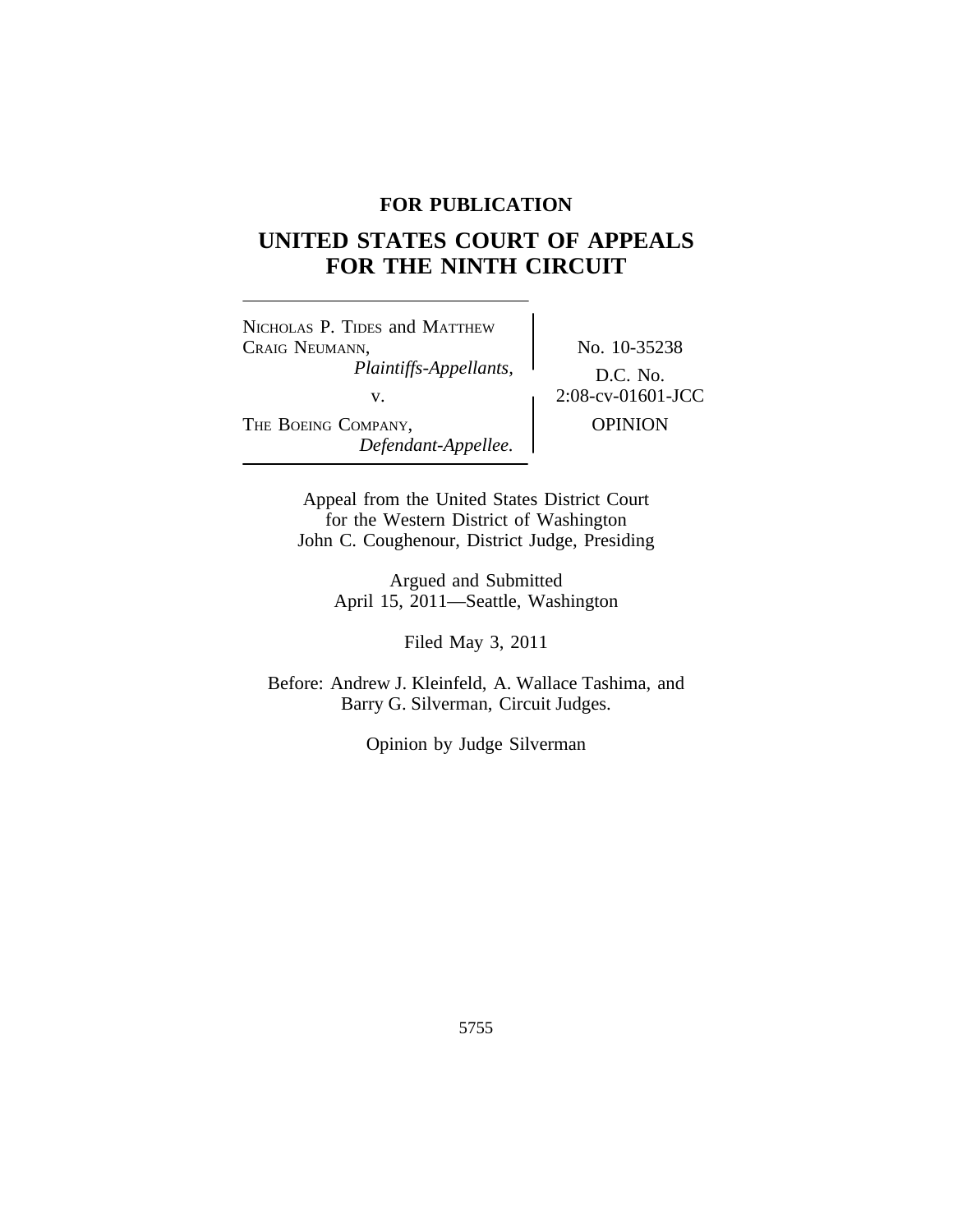#### **COUNSEL**

John T. Tollefsen (argued), Tollefsen Law PLLC, Lynnwood, Washington, for the plaintiffs-appellants.

Jonathan P. Harmon (argued), and Eric B. Martin, McGuire-Woods, LLP, Richmond, Virginia, for the defendant-appellee.

Stephen M. Kohn (argued), Kohn, Kohn & Colapinto, P.C., Washington, D.C., for amicus curiae the National Whistleblowers Center.

#### **OPINION**

SILVERMAN, Circuit Judge:

We hold today that by its express terms, the whistleblower provision of the Sarbanes-Oxley Act, 18 U.S.C. § 1514A(a)(1), protects employees of publicly-traded companies who disclose certain types of information only to the three categories of recipients specifically enumerated in the Act—federal regulatory and law enforcement agencies, Congress, and employee supervisors. Leaks to the media are not protected.

#### **I. BACKGROUND<sup>1</sup>**

In January 2007, plaintiffs Matthew Neumann and Nicholas Tides began working as auditors in Boeing's IT Sarbanes-Oxley ("SOX") Audit group. Tides worked in St. Louis, and Neumann was based in Seattle. At the time, the IT SOX Audit group was one of two departments housed within Boeing's

**<sup>1</sup>**Because Tides and Neumann appeal from an order granting Boeing summary judgment, we set forth the relevant facts in the light most favorable to them. *See Chuang v. Univ. of Cal. Davis, Bd. of Tr.*, 225 F.3d 1115, 1120 n.3 (9th Cir. 2000).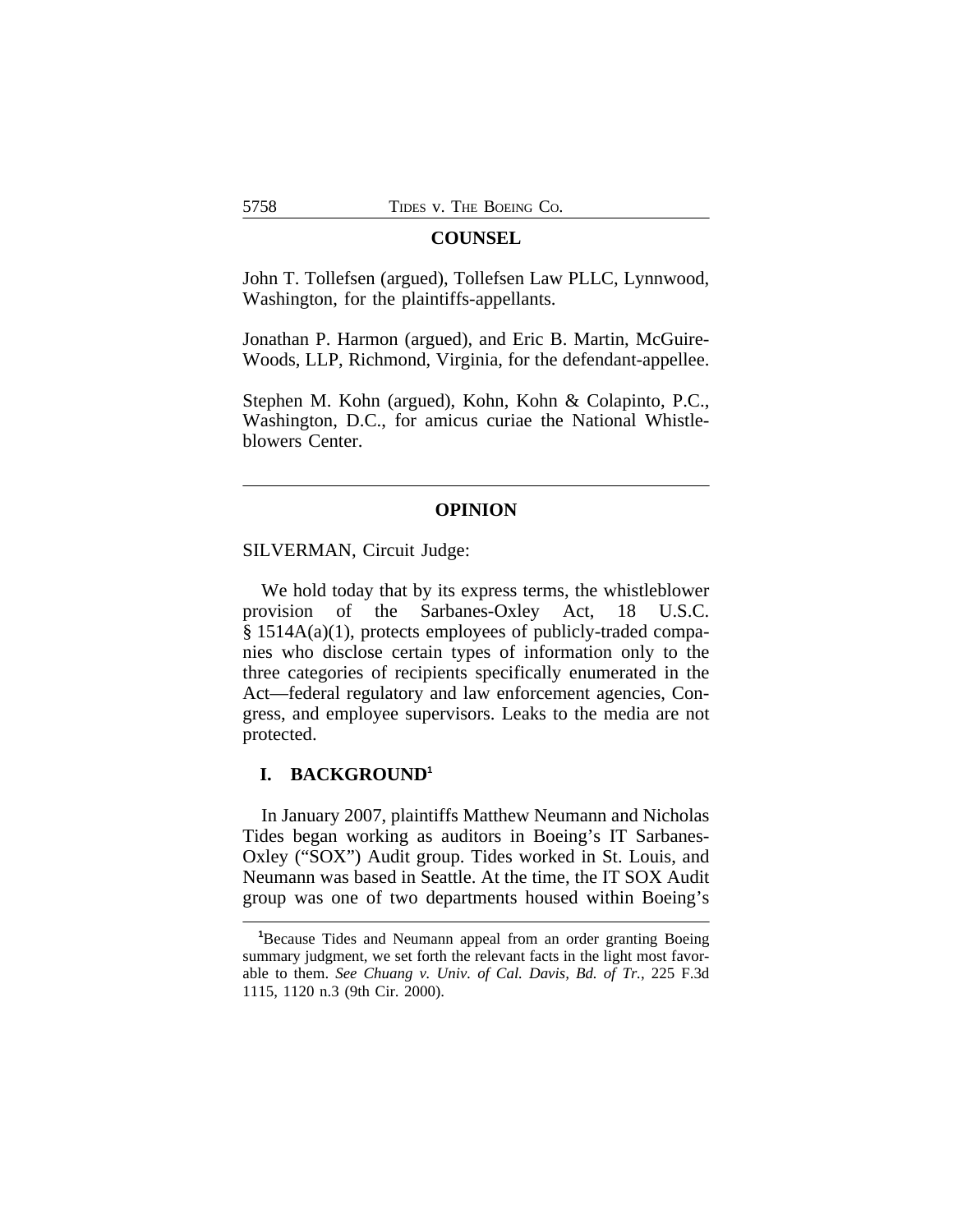| TIDES V. THE BOEING CO. | 5759 |
|-------------------------|------|
|-------------------------|------|

Corporate Audit organization. It was charged with helping the company comply with SOX's requirement that it annually assess the effectiveness of its internal controls and procedures for financial reporting. *See* 15 U.S.C. § 7262(a). Auditors in the IT SOX Audit group performed audits and testing on information technology controls.**<sup>2</sup>** The group was staffed with about ten Boeing employees, including Tides and Neumann, and supplemented by approximately seventy contract auditors from the accounting firm PriceWaterhouseCoopers. Deloitte & Touche served as Boeing's external auditor and was responsible for annually attesting to, and reporting on, the company's assessments of its internal controls, as required by SOX. *See id.* § 7262(b).

Tides and Neumann claim that tensions were high in the IT SOX Audit group upon their arrival in January 2007 because management feared that Deloitte & Touche might declare a "material weakness" in the company's internal controls. They allege that managers pressured IT SOX auditors to rate Boeing's internal controls as "effective" and fostered a generally hostile work environment. Beginning in February 2007, Tides and Neumann began separately expressing concerns about this perceived pressure and several deficiencies in Boeing's auditing practices that they viewed as potential violations of SOX. Their primary concern related to Boeing's use of Price-WaterhouseCoopers contractors in the internal auditing of the company's IT controls. Tides and Neumann repeatedly complained to management about the practice of giving the contractors managerial authority over Boeing employees, as well as the involvement of the contractors in both the design and audit of Boeing's internal controls. They also expressed concerns about the integrity of data stored in the software system Boeing used to record its IT SOX audit results. Both auditors

<sup>&</sup>lt;sup>2</sup>An information technology ("IT") control is a policy or procedure implemented by a company to ensure the confidentiality and integrity of its IT functions, such as a procedure requiring the testing and approval of software before installation on a company computer.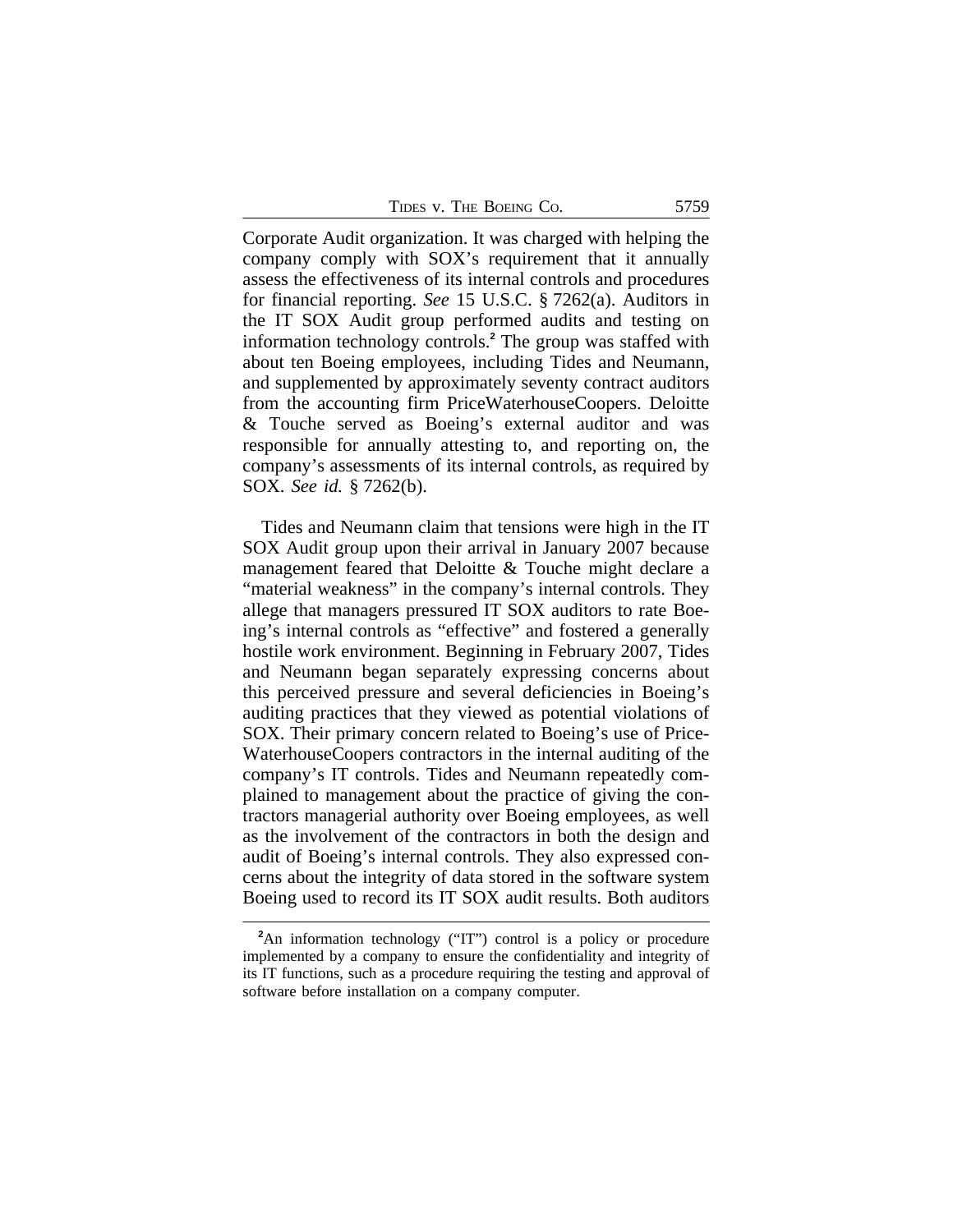believed that the system permitted unauthorized users to alter the ratings given to the company's internal controls.

At some point in late April 2007, Andrea James, a reporter with the *Seattle Post-Intelligencer*, left messages on Tides' and Neumann's work phones asking each of them to speak with her about an article she was writing on Boeing's compliance with SOX. Neither Tides nor Neumann immediately responded to her requests, hoping instead to resolve their concerns internally with the help of management and human resources. At the time, both were aware that Boeing had in place a policy that restricted the release of company information to the news media. Boeing's policy, PRO-3439, required employees to refer "[i]nquiries of any kind from the news media" to the communications department and also prohibited the release of company information without prior review by that department.

In late May 2007, James contacted Neumann again, this time showing up uninvited at his home with another *Post-Intelligencer* reporter. Neumann agreed to speak with them about Boeing's compliance with SOX. He described the pressure he felt to render positive audit results and detailed a recent meeting where he and other IT SOX auditors expressed concerns over the role of PriceWaterhouseCoopers contractors in audits of Boeing's internal controls. James asked Neumann if he knew of any examples of significant deficiencies in Boeing's internal controls going unreported or of any auditors being instructed to change their findings, but he said he didn't know of any specifics. Several days after their meeting, James emailed Neumann an excerpt of a draft of her article. Neumann responded that the excerpt looked good and sent James the text of an email that he and other IT SOX auditors recently received from a manager. The manager's email reminded employees that Boeing policy prohibited the release of information to the media without prior approval from the communications department.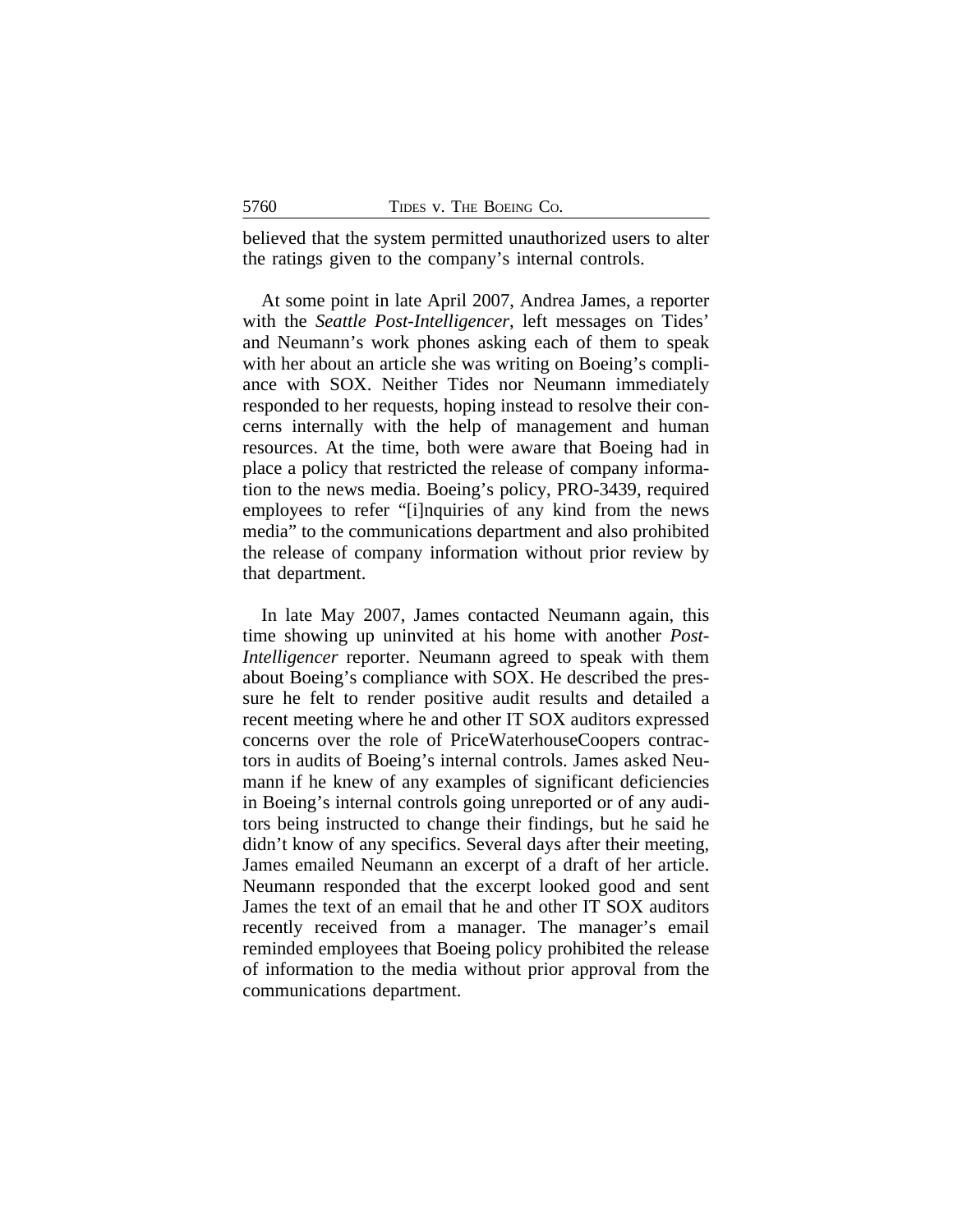| TIDES V. THE BOEING CO. | 5761 |
|-------------------------|------|
|-------------------------|------|

Tides contacted James in July 2007 after receiving what he viewed as a negative and unsubstantiated performance evaluation for the second quarter of the year. He forwarded her a series of work-related emails from his Boeing computer. Most of the emails documented the concerns he previously raised with management and human resources regarding perceived problems with the IT SOX Audit group's auditing practices. Tides also forwarded James several internal Boeing documents, including copies of the company's policies governing contract labor.

On July 17, 2007, the *Post-Intelligencer* published the article "Computer security faults put Boeing at risk," co-authored by James. The article reported that "[f]or the past three years, The Boeing Co. has failed, in both internal and external audits, to prove it can properly protect its computer systems against manipulation, theft and fraud." It detailed, among other things, a threatening company culture perceived by employees involved in SOX compliance, a record of poor internal audit results indicating that many of the company's computer system controls were failing, and an internal allegation that audit results were being manipulated.

At some point prior to the publication of the *Post-Intelligencer* article, Boeing caught on that several employees were likely releasing company information to the media. As a result, it authorized an investigation that included the monitoring of both Tides' and Neumann's work computers and email accounts. The investigation revealed that the two auditors were communicating with James without permission. Two months after the publication of the *Post-Intelligencer* article, Tides and Neumann were interviewed separately by HR investigators about their communications with James. Both admitted to speaking with her about Boeing's auditing practices and to providing her with company documents. After the interviews, Boeing suspended Tides and Neumann indefinitely. Their cases were then referred to an Employee Corrective Action Review Board, a committee composed of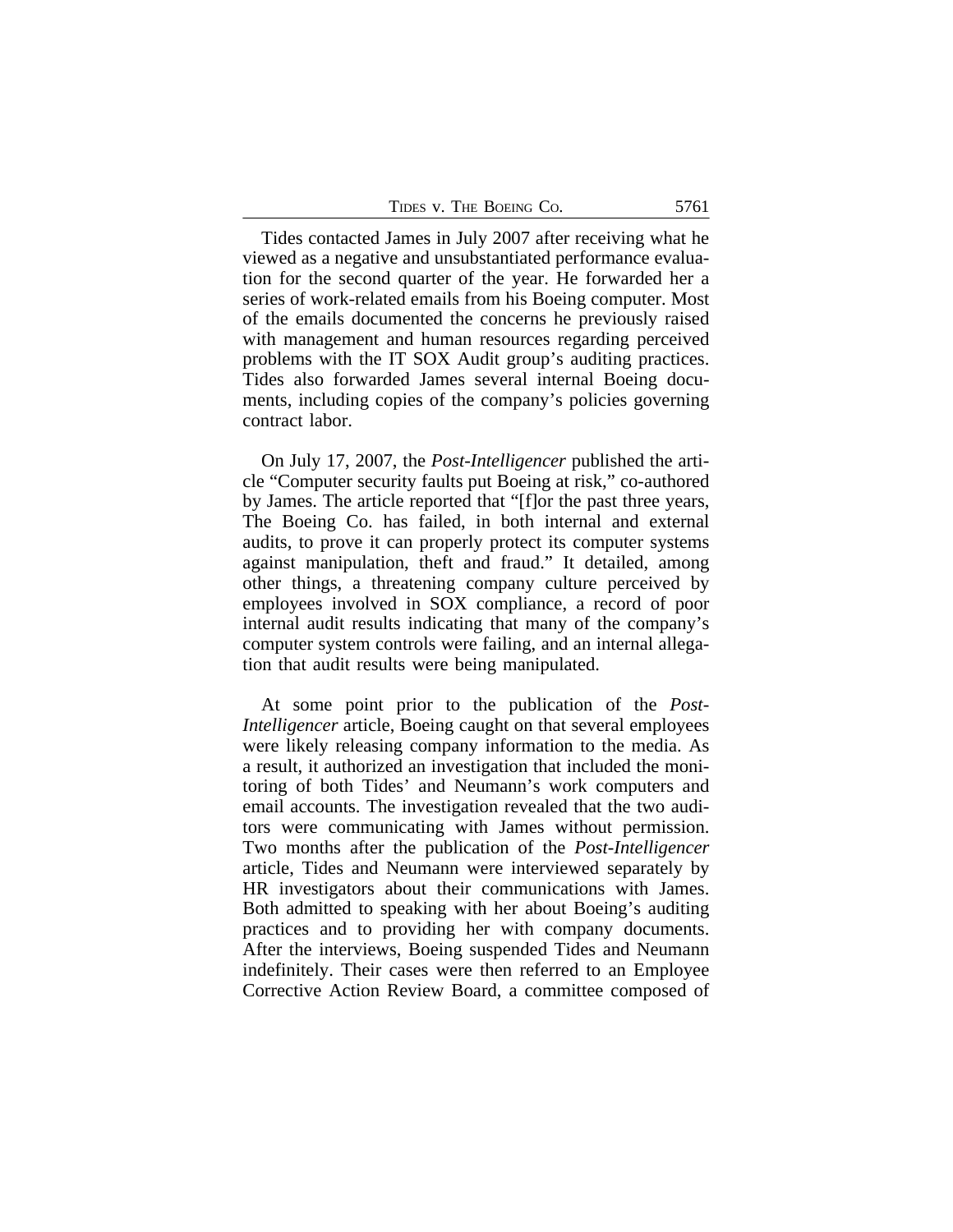five voting members and one non-voting ethics advisor to evaluate charges of employee misconduct. After reviewing the applicable Boeing policies and the investigative reports detailing the two auditors' contacts with the media, the Board unanimously voted to terminate Tides and Neumann effective September 28, 2007 and October 1, 2007, respectively. Both were later informed in writing that:

It has been determined that you created an unacceptable liability for the Company. Specifically, you violated PRO-2227, Information Protection, by disclosing Boeing information**<sup>3</sup>** to non-Boeing persons without following appropriate procedures, obtaining necessary approvals and putting in place appropriate safeguards. In addition, you violated PRO-3439 by not referring inquiries from the news media to Communications, and by releasing information without approval in accordance with the requirements of said PRO. Your actions are aggravated by the fact that the information had an adverse effect on the Company's reputation and its relations with its employees, customers, shareholders, suppliers and other important constituents, causing significant liability. The Company deems your behavior in this incident as unacceptable and in violation of its expectations as defined in PRO-1909.

Following their terminations, Neumann and Tides filed SOX whistleblower complaints with the Occupation Safety and Health Administration<sup>4</sup> on December 21, 2007 and

**<sup>3</sup>**PRO-2227 defines "Boeing information" as "all non-public information that is owned by Boeing." Under the policy, "[a]ll Boeing information is presumed to have value and be proprietary, confidential, and/or trade secret information."

<sup>&</sup>lt;sup>4</sup>The Secretary of Labor has delegated responsibility for receiving and investigating whistleblower complaints to OSHA, an agency within the Department of Labor. *See Day v. Staples*, 555 F.3d 42, 53 n.4 (1st Cir. 2009); 29 C.F.R. § 1980.103(c).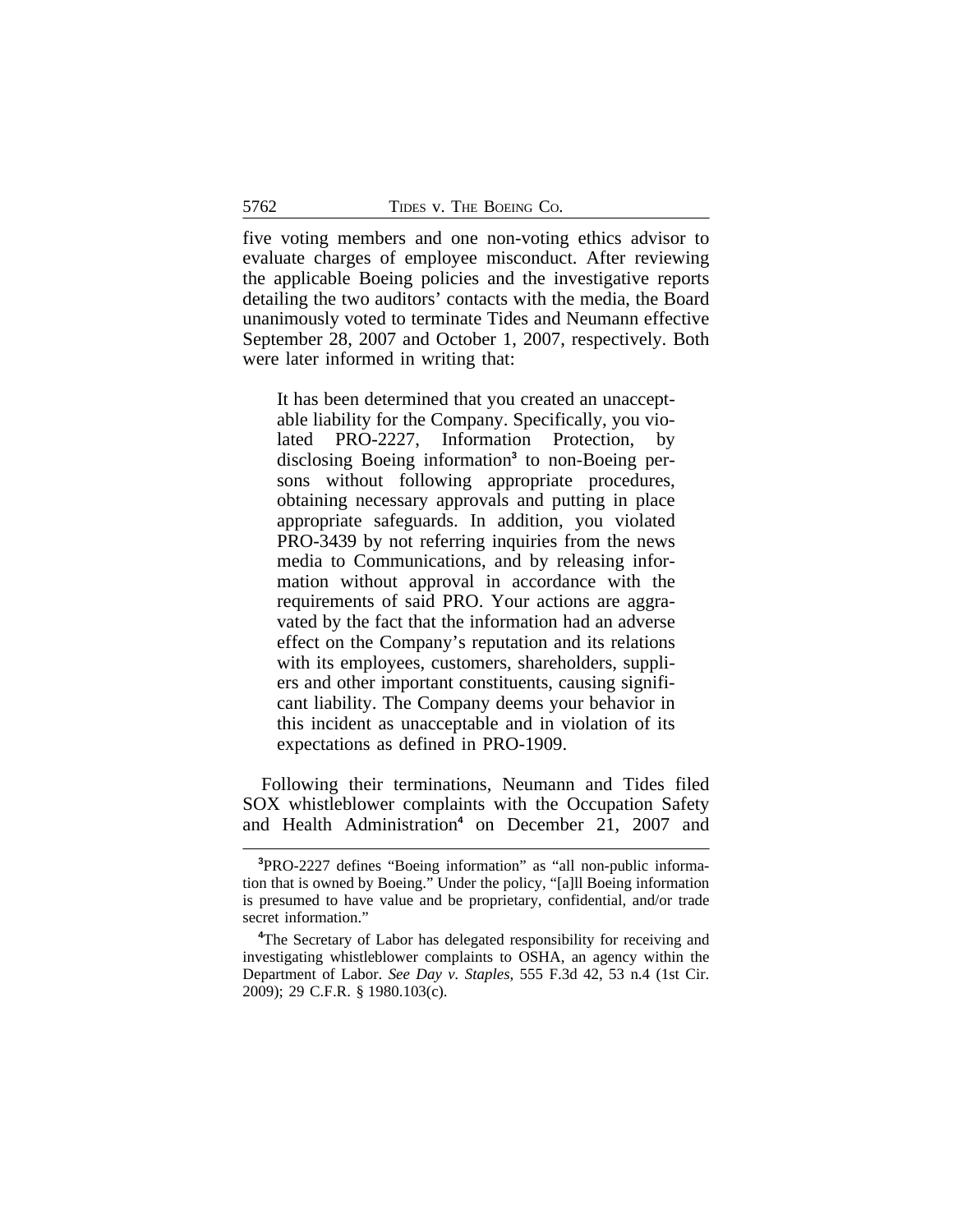TIDES V. THE BOEING CO. 5763

December 26, 2007, respectively. After over nine months of delay, the agency issued letters acknowledging Tides and Neumann's right to proceed de novo in federal court.**<sup>5</sup>** Tides and Neumann filed separate complaints in district court, alleging that they were terminated in violation of 18 U.S.C. § 1514A(a)(1) for reporting violations of SOX and other securities laws. Their cases were later consolidated. Boeing moved for summary judgment. On February 9, 2010, the district court granted Boeing's motion. This timely appeal followed. We have jurisdiction to hear this case under 28 U.S.C. § 1291.

#### **II. STANDARD OF REVIEW**

We review the district court's grant of summary judgment de novo. *Evanston Ins. Co. v. OEA, Inc*., 566 F.3d 915, 918 (9th Cir. 2009). In doing so, "[w]e must determine, viewing the evidence in the light most favorable to [Tides and Neumann], whether there are any genuine issues of material fact and whether the district court correctly applied the substantive law." *Olsen v. Idaho State Bd. of Med.*, 363 F.3d 916, 922 (9th Cir. 2004). We also review de novo questions of statutory interpretation. *Beeman v. TDI Managed Care Servs., Inc*., 449 F.3d 1035, 1038 (9th Cir. 2006).

#### **III. DISCUSSION**

**[1]** SOX's whistleblower provision, 18 U.S.C. § 1514A, protects employees of publicly-traded companies from discrimination in the terms and conditions of their employment when they take certain actions to report conduct that they rea-

**<sup>5</sup>** If the Secretary of Labor does not issue a final decision within 180 days of the filing of the complaint and there is no showing that such delay is due to the bad faith of the claimant, then the claimant may seek de novo review in district court, which will have jurisdiction over the action regardless of the amount in controversy. 18 U.S.C. § 1514A(b)(1)(B); *see also Day*, 555 F.3d at 53 n.5.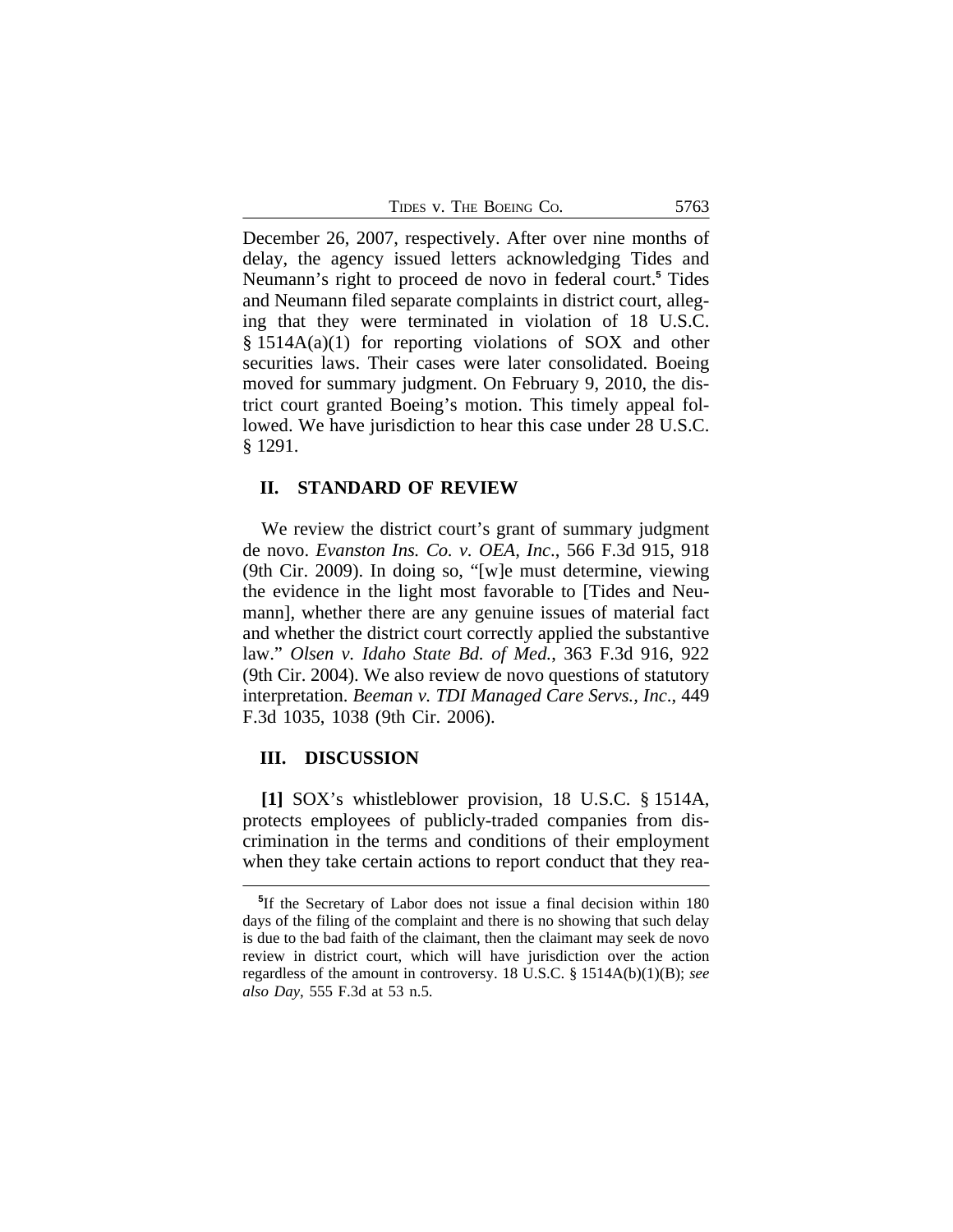sonably believe constitutes certain types of fraud or securities violations. Section 1514A claims are governed by a burdenshifting procedure under which the plaintiff is first required to establish a prima facie case of retaliatory discrimination. *See id*. § 1514A(b)(2)(A); 49 U.S.C. § 42121(b)(2)(B)(i). To make out a prima facie case, the plaintiff must show that: (1) he engaged in protected activity or conduct; (2) his employer knew or suspected, actively or constructively, that he engaged in the protected activity; (3) he suffered an unfavorable personnel action; and (4) the circumstances were sufficient to raise an inference that the protected activity was a contributing factor in the unfavorable action. *Van Asdale v. Int'l Game Tech*., 577 F.3d 989, 996 (9th Cir. 2009); 29 C.F.R.  $\S$  1980.104(b)(1)(i)-(iv). If the plaintiff meets his burden of establishing a prima facie case, then "the employer assumes the burden of demonstrating by clear and convincing evidence that it would have taken the same adverse employment action in the absence of the plaintiff's protected activity." *Van Asdale*, 577 F.3d at 996.

**[2]** The issue in this case comes down to whether the plaintiffs' disclosures to the *Post-Intelligencer* were protected under  $\S$  1514A(a)(1).<sup>6</sup> To answer that question, we turn to the statute's language to determine whether it has a plain meaning. *See McDonald v. Sun Oil Co.*, 548 F.3d 774, 780 (9th Cir. 2008). "The preeminent canon of statutory interpretation requires us to presume that [the] legislature says in a statute

**<sup>6</sup>**Amicus curiae the National Whistleblowers Center argues that disclosures to the media may also be protected under  $\S$  1514A(a)(2). We decline to address this argument. The plaintiffs brought their complaints under  $§$  1514A(a)(1), and the district court did not explicitly address whether their disclosures were protected under §  $1514A(a)(2)$ . We generally do not review issues raised only by an amicus curiae. *See Russian River Watershed Prot. Comm. v. City of Santa Rosa*, 142 F.3d 1136, 1141 n.1 (9th Cir. 1998). Nor will we review issues that are not raised in district court, absent special circumstances not present here. *See Int'l Union of Bricklayers & Allied Craftsman Local Union No. 20 v. Martin Jaska, Inc*., 752 F.2d 1401, 1404 (9th Cir. 1985).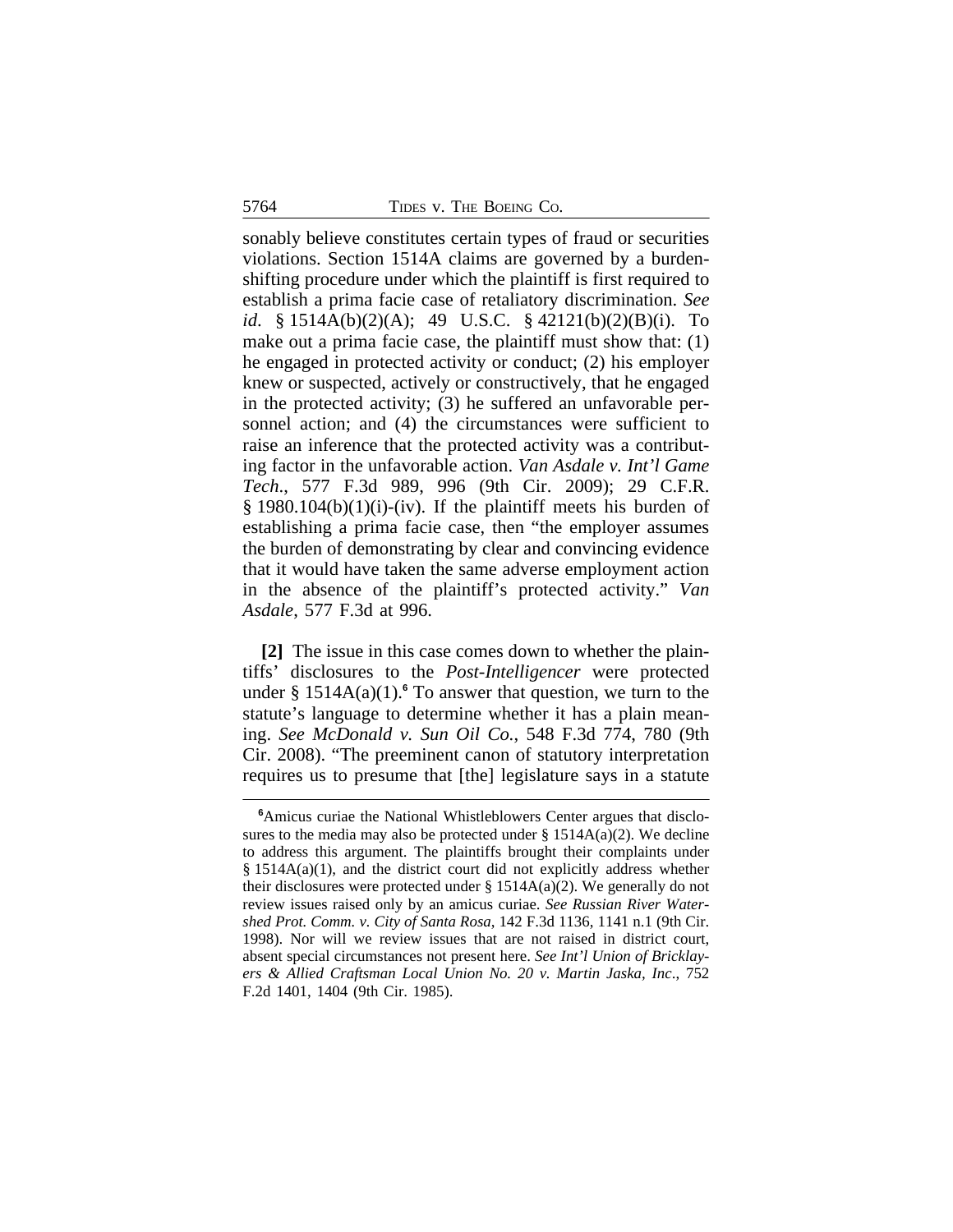| TIDES V. THE BOEING CO. | 5765 |
|-------------------------|------|
|-------------------------|------|

what it means and means in a statute what it says there. Thus, our inquiry begins with the statutory text, and ends there as well if the text is unambiguous." *Id*. (quoting *BedRoc Ltd., LLC v. United States*, 541 U.S. 176, 183 (2004) (internal citation and quotation marks omitted)). If the statutory language is ambiguous, however, then we may refer to legislative history to discern congressional intent. *United States v. Gallegos*, 613 F.3d 1211, 1214 (9th Cir. 2010). We may also look to other related statutes because "statutes dealing with similar subjects should be interpreted harmoniously." *United States v. Nader*, 542 F.3d 713, 717 (9th Cir. 2008) (internal quotation marks omitted).

Section  $1514A(a)(1)$  provides that:

(a) No [publicly-traded company] . . . may discharge, demote, suspend, threaten, harass, or in any other manner discriminate against an employee in the terms and conditions of employment because of any lawful act done by the employee—

(1) to provide information, cause information to be provided, or otherwise assist in an investigation regarding any conduct which the employee reasonably believes constitutes a violation of section 1341 [mail fraud], 1343 [wire fraud], 1344 [bank fraud], or 1348 [securities fraud], any rule or regulation of the Securities and Exchange Commission, or any provision of Federal law relating to fraud against shareholders, when the information or assistance is provided to or the investigation is conducted by—

(A) a Federal regulatory or law enforcement agency;

(B) any Member of Congress or any committee of Congress; or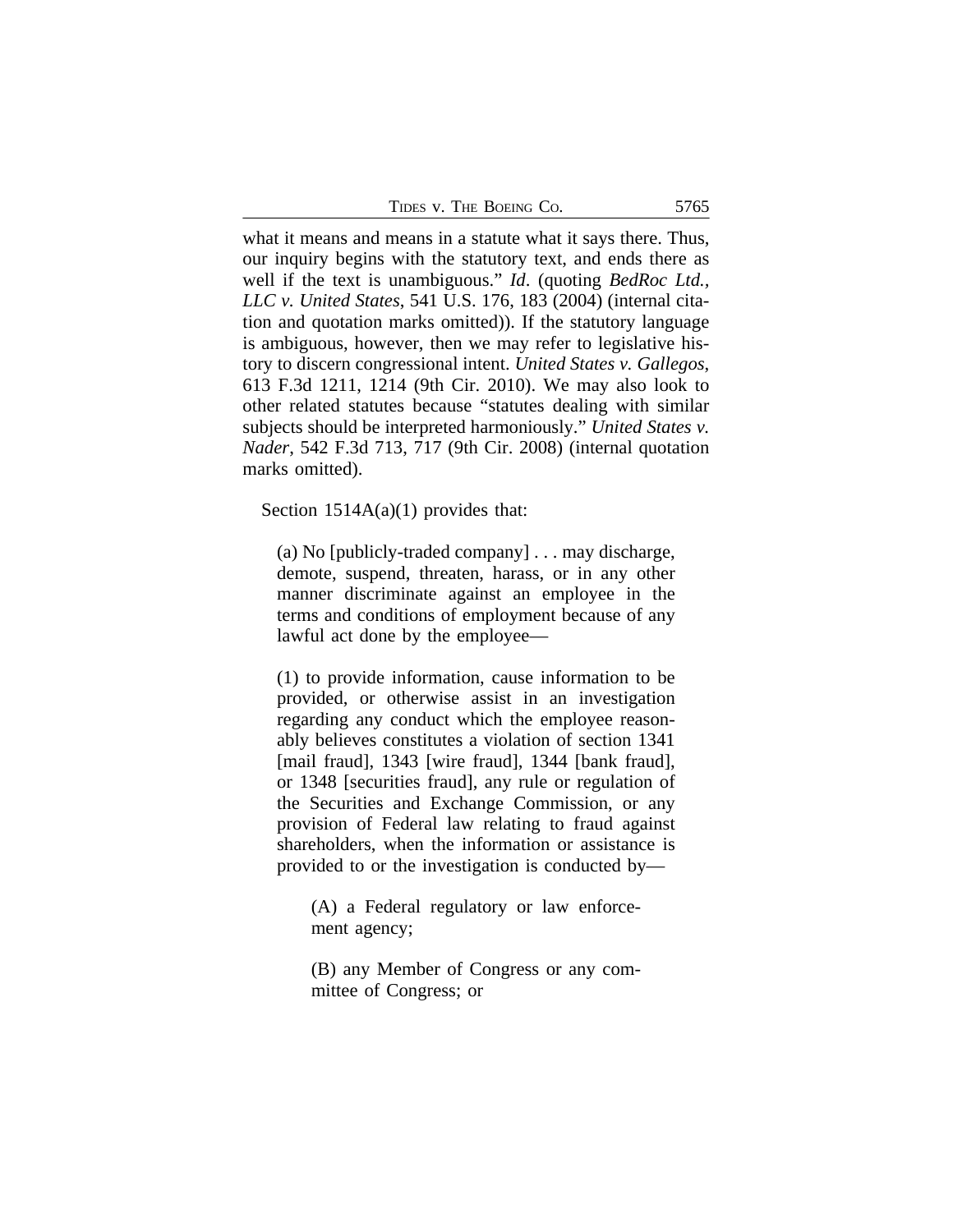(C) a person with supervisory authority over the employee (or such other person working for the employer who has the authority to investigate, discover, or terminate misconduct).

18 U.S.C. § 1514A(a)(1).

**[3]** The plaintiffs contend that their disclosures of perceived SOX violations to the *Post-Intelligencer* were protected under  $\S 1514A(a)(1)$  because reports to the media may eventually "cause information to be provided" to members of Congress or federal law enforcement or regulatory agencies. We decline to adopt such a boundless interpretation of the statute. The plain language of  $\S$  1514A(a)(1) protects employees of public companies from retaliation only when they "provide information, cause information to be provided, or otherwise assist in an investigation" concerning specified types of fraud or securities violations "when the information or assistance is provided to or the investigation is conducted by" one of three individuals or entities: (1) a federal regulatory or law enforcement agency, (2) a member or committee of Congress, or (3) a supervisor or other individual who has the authority to investigate, discover or terminate such misconduct. 18 U.S.C. § 1514A(a)(1). Members of the media are not included. If Congress wanted to protect reports to the media under  $\S$  1514A(a)(1), it could have listed the media as one of the entities to which protected reports may be made. Or, it could have protected "any disclosure" of specified information, as it did with the Whistleblower Protection Act, 5 U.S.C. § 2302. But it took neither course, opting instead to limit protected activity to employees who raise certain concerns of fraud or securities violations with those authorized or required to act on the information.

**[4]** When Congress wants to protect the disclosure of any information to any entity, it knows how to do so. The Whistleblower Protection Act prohibits retaliation against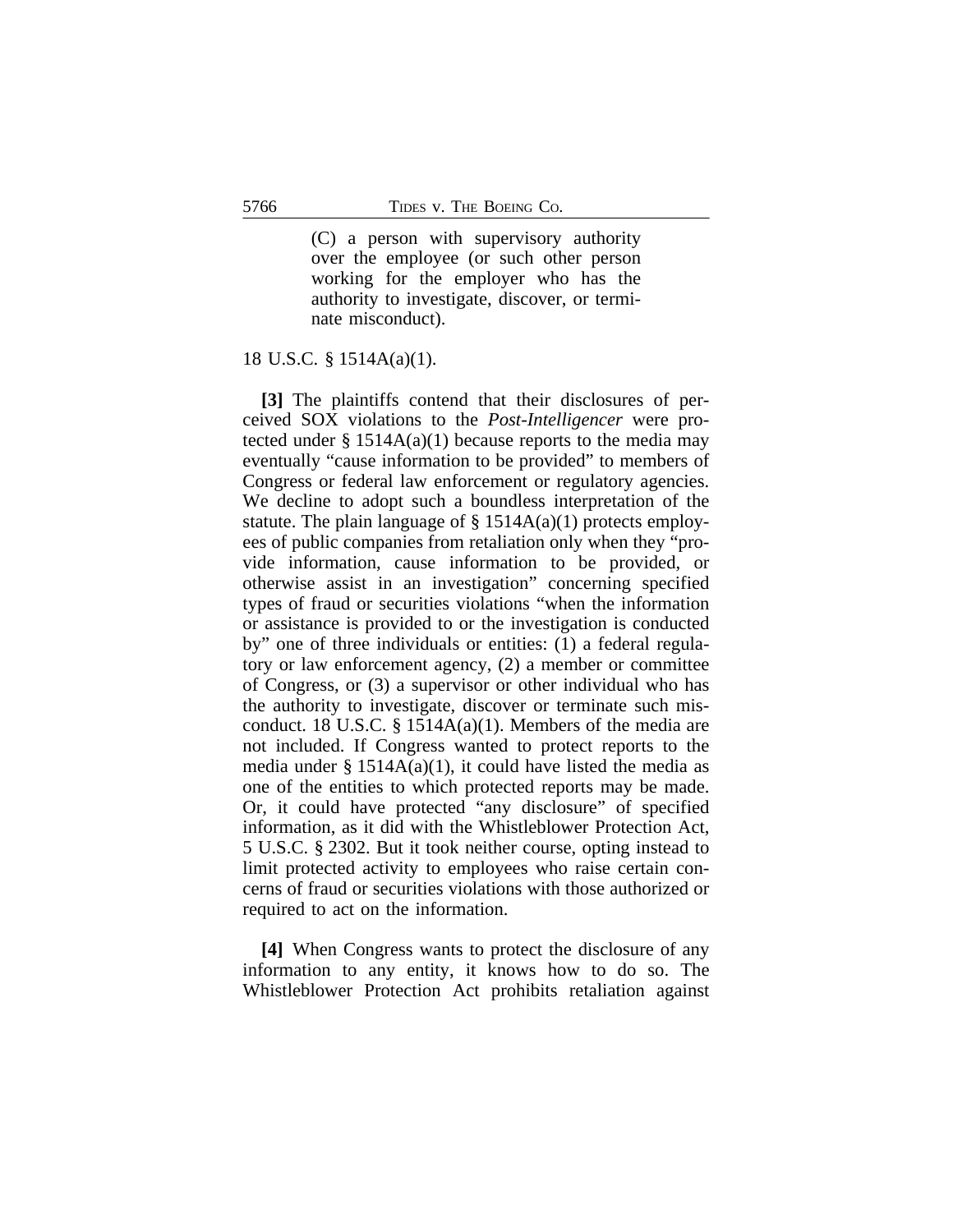TIDES V. THE BOEING CO. 5767

government employees and job applicants for "*any* disclosure of information" that the employee or applicant reasonably believes constitutes "a violation of any law, rule, or regulation, or . . . gross mismanagement, a gross waste of funds, an abuse of authority, or a substantial and specific danger to public health or safety" as long as "such disclosure is not specifically prohibited by law and if such information is not specifically required by Executive order to be kept secret in the interest of national defense or the conduct of foreign affairs." 5 U.S.C. § 2302(b)(8) (emphasis added). Relying on this language, courts and administrative bodies have interpreted the Whistleblower Protection Act to protect government employees who expose wrongdoing to members of the press. *See, e.g., Horton v. Dep't of Navy*, 66 F.3d 279, 282 (Fed. Cir. 1995); *Costin v. Dep't of Health & Human Servs*., 72 M.S.P.R. 525, 536 (M.S.P.B. 1996). But the expansive language of that Act stands in stark contrast to the limiting text of § 1514A(a)(1). While the Whistleblower Protection Act protects "any disclosure" without limitation or qualification as to the specific types of entities to which protected whistleblower reports may be made,  $\S 1514A(a)(1)$  is not so generous. This distinction lends further support to our conclusion that  $\S$  1514A(a)(1) does not protect employees of public companies who disclose information regarding fraud or certain securities violations to members of the media. *See White v. Lambert*, 370 F.3d 1002, 1011 (9th Cir. 2004), *overruled on other grounds by Hayward v. Marshall*, 603 F.3d 546 (9th Cir. 2010) (en banc) ("[W]hen Congress uses different text in 'adjacent' statutes, it intends that the different terms carry a different meaning.").

**[5]** Construing § 1514A(a)(1) in the manner urged by the plaintiffs would essentially read the terms "a Federal regulatory agency or law enforcement agency" and "any Member of Congress or any committee of Congress" out of the statute. Such a result is one we must avoid, as "it is not within the judicial province to read out of the statute the requirement of its words." *Quarty v. United States*, 170 F.3d 961, 973 (9th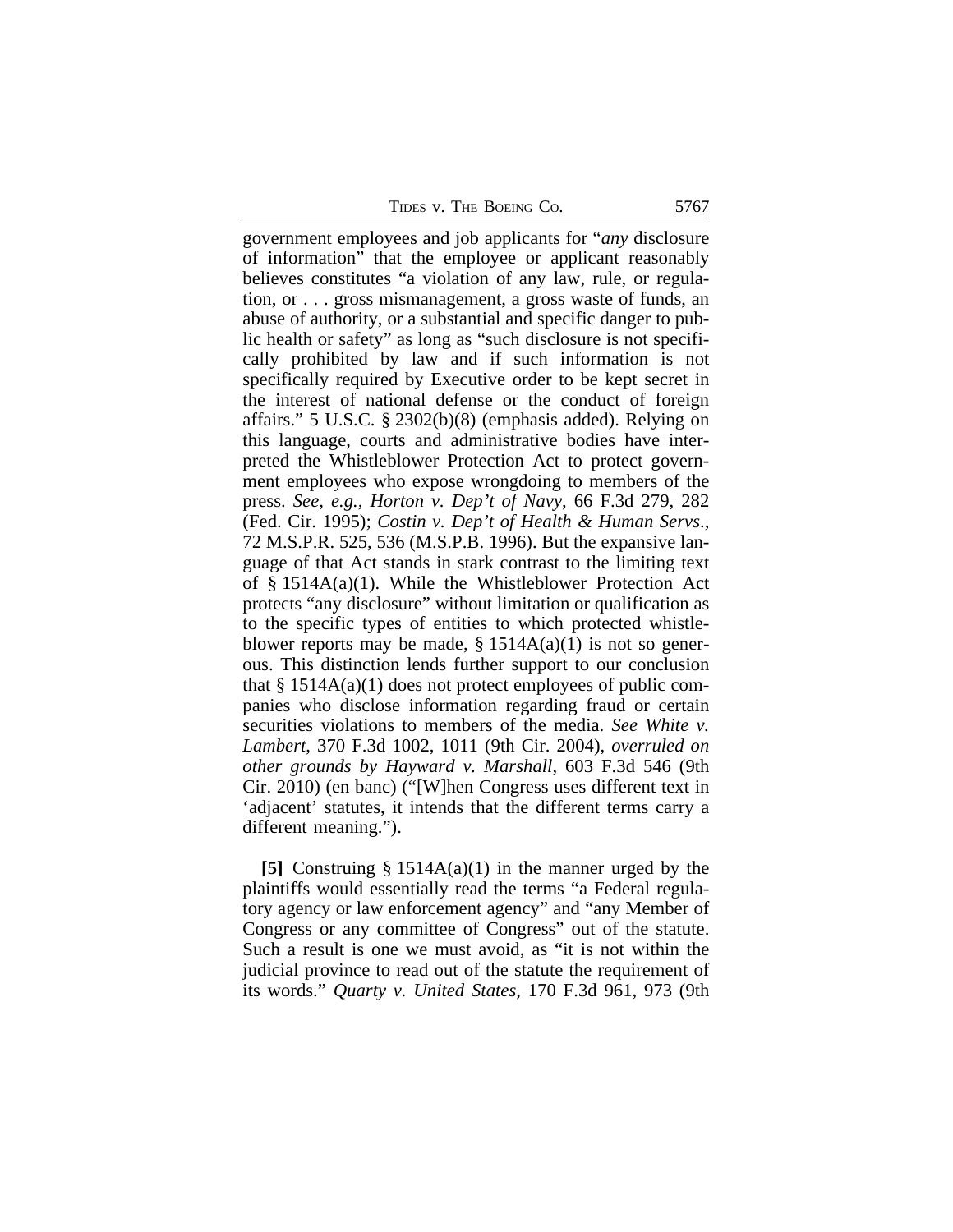Cir. 1999) (quoting *United States v. Felt & Tarrant Mfg. Co.*, 283 U.S. 269, 273 (1931)). If, as the plaintiffs contend, the disclosure of information to the media is protected on the ground that it may ultimately fall into the hands of a member of Congress or a federal regulator, then virtually *any* disclosure to *any* person or entity would qualify as protected whistleblower activity, provided the information pertains to one of the statutorily-defined categories of unlawful conduct set forth in  $\S$  1514A(a)(1). We decline to afford such an expansive meaning to the statutory language.

**[6]** Although we need not resort to the legislative history of § 1514A because the plain meaning of the statute is clear, *see United States v. Hall*, 617 F.3d 1161, 1167 (9th Cir. 2010), we can sleep well knowing that it reinforces our conclusion above. Section 1514A was passed in response to "a culture, supported by law, that discourage[d] employees from reporting fraudulent behavior not only to *the proper authorities*, such as the FBI and the SEC, but even internally." S. Rep. No. 107-146, at 5 (2002) (emphasis added); *see also Day*, 555 F.3d at 52. In its report discussing the scope of SOX's protections for whistleblowers, the Senate Judiciary Committee explained that the whistleblower provision was intended to protect "employees of publicly traded companies who report acts of fraud to federal officials *with the authority to remedy the wrongdoing* or to supervisors or appropriate individuals within their company." S. Rep. No. 107-146, at 18-19 (emphasis added). The Committee also clarified that SOX's whistleblower provision protects employees of public companies "when they take lawful acts to disclose information or otherwise assist criminal investigators, federal regulators, Congress, their supervisors (or other proper people within a corporation), or parties in a judicial proceeding in detecting and stopping actions which they reasonably believe to be fraudulent." *Id*. at 19. Each of these statements makes clear that, in enacting  $\S$  1514A(a)(1), Congress intended to protect disclosures only to individuals and entities with the capacity or authority to act effectively on the information pro-